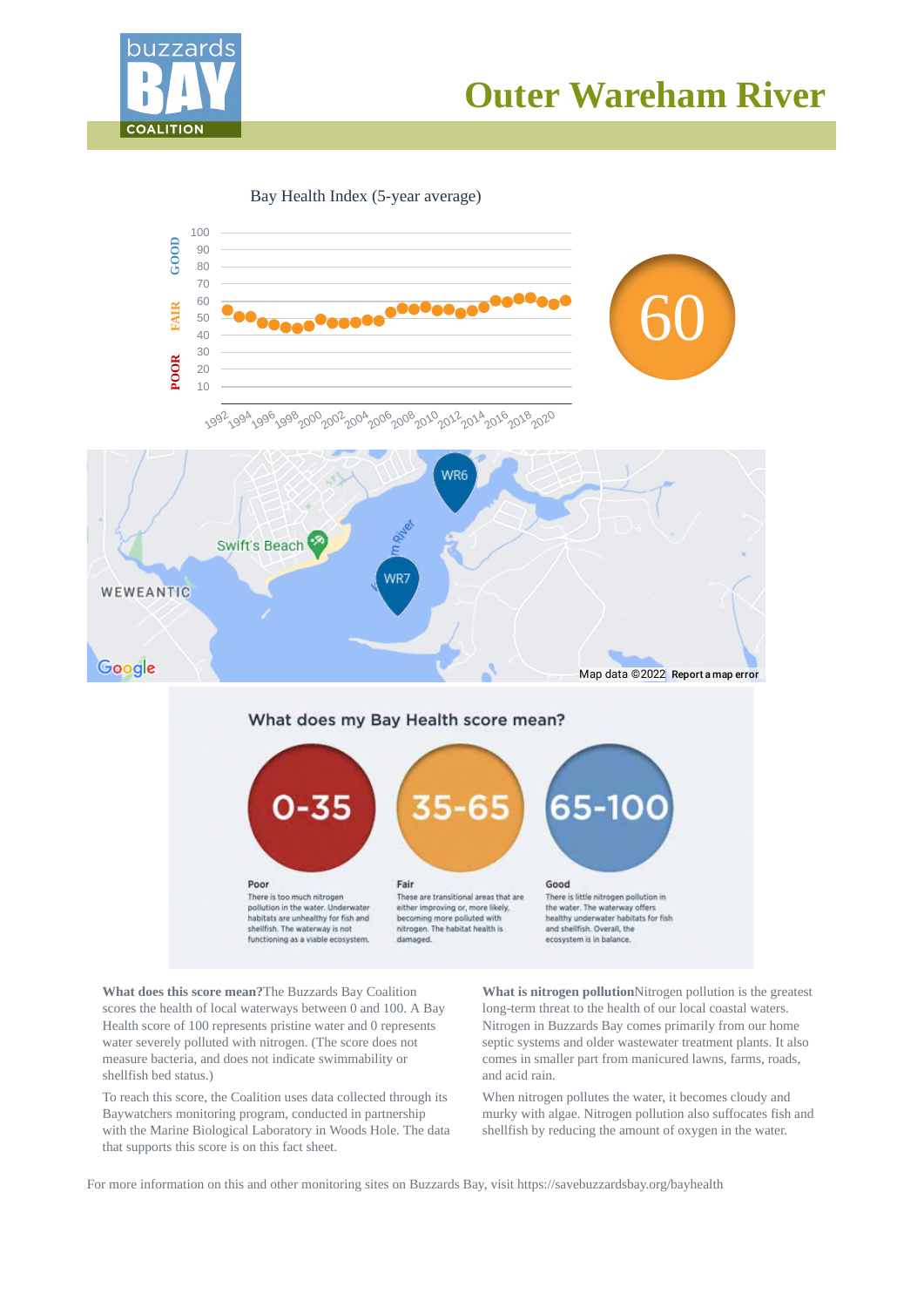# **Supporting Data**

**ALGAL PIGMENTS (μg/L)**

ALGAL PIGMENTS (µg/L)

## Outer Wareham River: Crooked River (Station WR6)

Nitrogen, dissolved oxygen, algae, and water clarity measurements taken from a boat at the Crooked River inlet. (41.740175, -70.706363)



Algal Pigments

#### 160 . **OXYGEN SATURATION (%) OXYGEN SATURATION (%)** 140 120 100  $\mathbf{a}$ 80 60 ī 40 20 0 2016 2020 2000 2004 2008 1992 1996 2012 All Measurements Average of Lowest 20%

Dissolved Oxygen